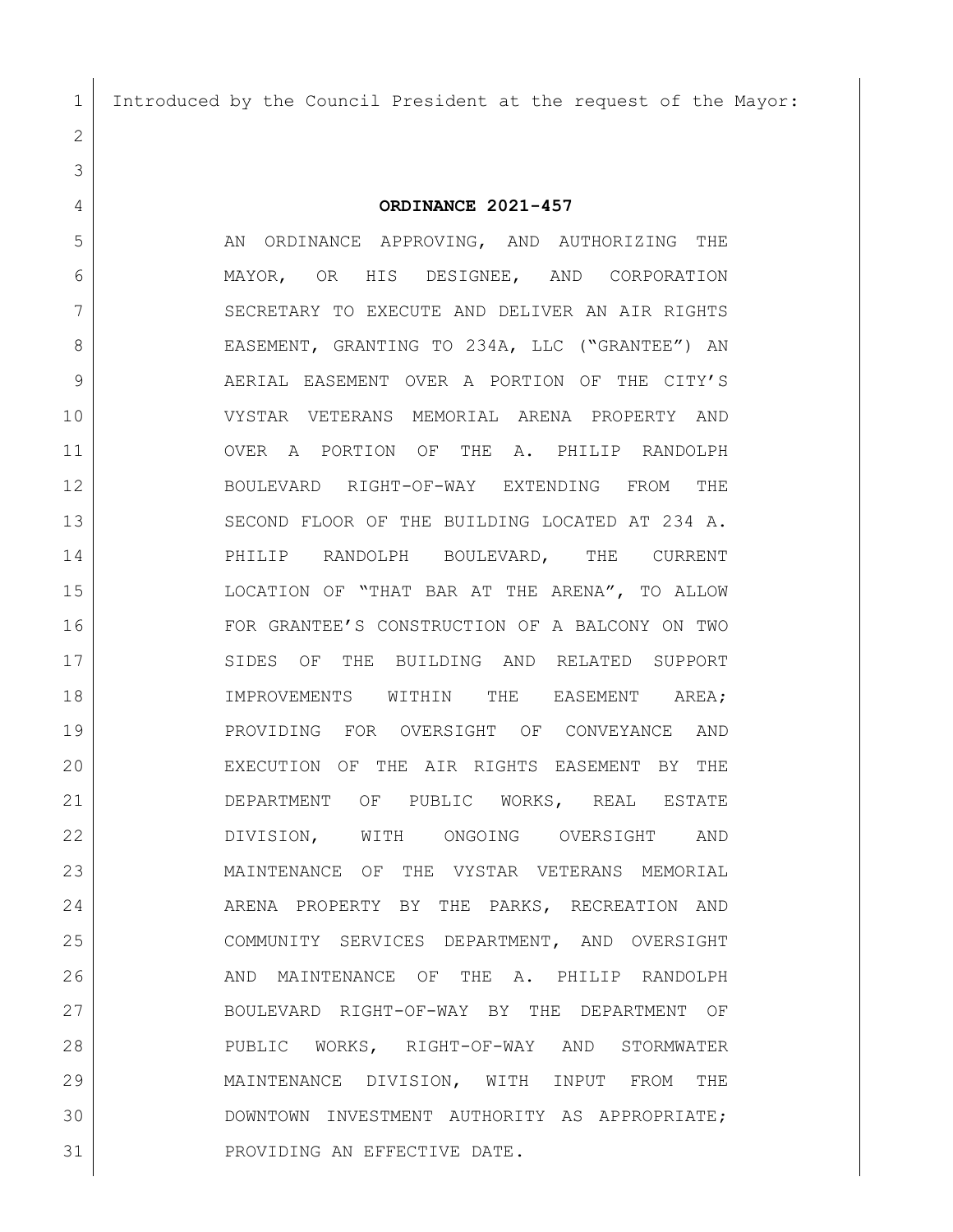**BE IT ORDAINED** by the Council of the City of Jacksonville:

 **Section 1**. **Air Rights Easement Approved and Execution Authorized.** There is hereby approved, and the Mayor, or his designee, and Corporation Secretary are hereby authorized to execute and deliver that certain Air Rights Easement (the "Easement") between the City of Jacksonville and 234A, LLC, in substantially the same form as is attached hereto as **Exhibit 1** and incorporated herein by this reference. The Easement grants to Grantee an aerial easement that extends from the second floor of the building located at 234 A. Philip Randolph Boulevard (the "Building") a distance of three (3) feet over a portion of the City's VyStar Veterans Memorial Arena property, and a second easement area extending from the second floor of the Building a distance of eight (8) feet over a portion of the A. Philip Randolph Boulevard right-of-way, in which Grantee intends to construct a second floor balcony and related support improvements on two sides 18 of the Building as an expansion of Grantee's business, commonly 19 | known as "That Bar at the Arena". There were no objections to the granting of this aerial easement by any relevant city, state, or utility agencies.

 **Section 2. Oversight Department.** The Real Estate Division of the Department of Public Works shall provide initial oversight of conveyance and execution of the Air Rights Easement Agreement. The Parks, Recreation and Community Services Department will continue to be responsible for oversight and maintenance of the VyStar Veterans Memorial Arena property, inclusive of the City-28 owned property situated below the air rights easement area, and the Public Works Department, Right-of-Way and Stormwater Maintenance Division, will continue to be responsible for ongoing oversight and maintenance of the A. Philip Randolph Boulevard right-of-way,

 $-2 -$